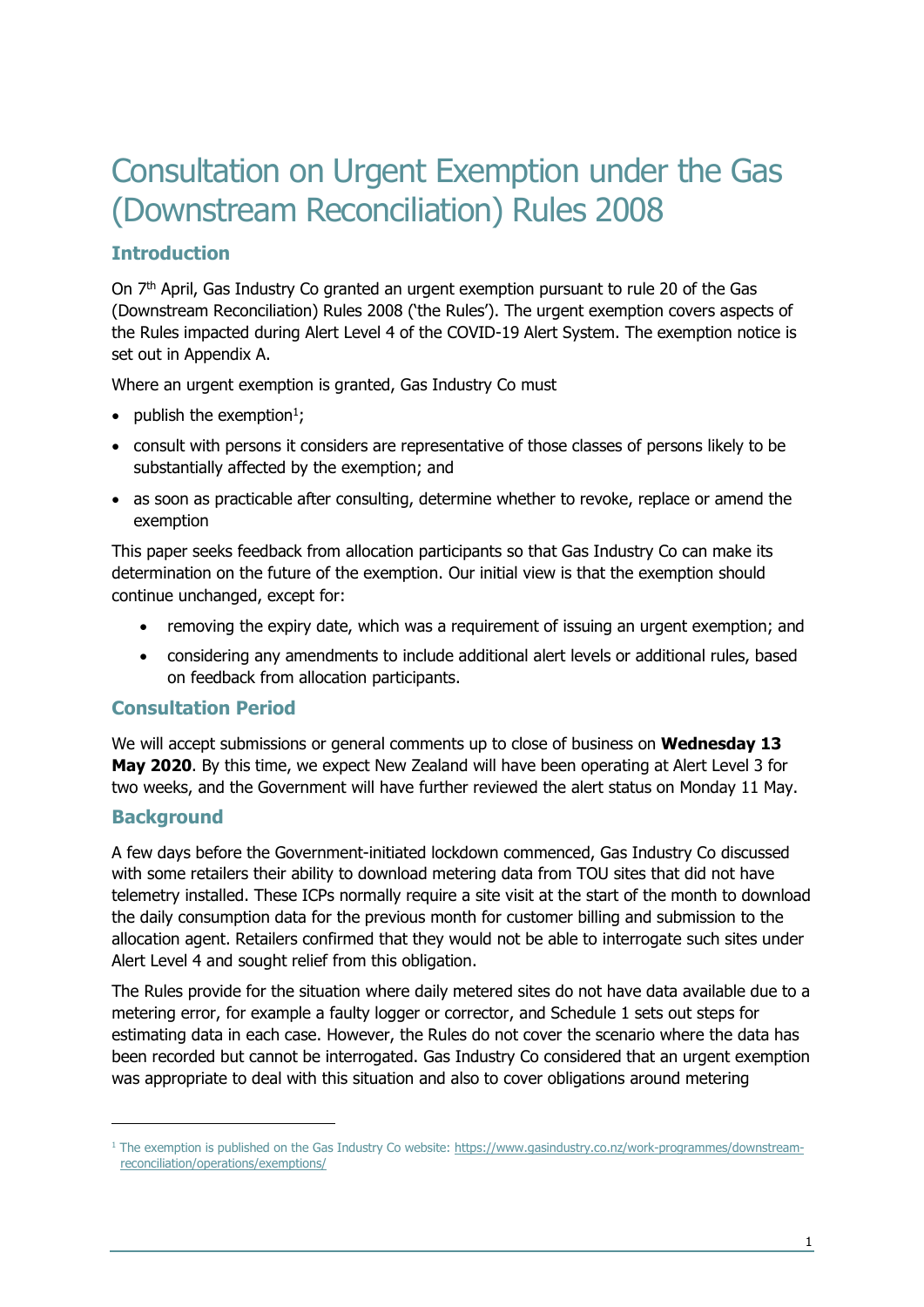interrogation for non TOU sites. In particular, allocation group 4 ICPs are required to have register readings taken monthly which is not likely to be achievable under Alert Level 4.

Recognising that the initial four-week lockdown would only be the first stage of an extended period of uncertainty, we targeted the urgent exemption at the immediate situation and aimed to rely on this consultation process to gather feedback from allocation participants on issues such as whether metering interrogation would recommence at Alert Level 3, whether the right rules had been targeted, and whether the conditions set out in the urgent exemption were sufficient and necessary.

### **Granting an exemption**

Gas Industry Co may only grant an exemption if it is satisfied that the exemption is desirable to better achieve the objectives set out in section 43ZN of the Act and the purpose of the Rules.

The objectives in section 43ZN of the Gas Act are:

(a) the principal objective is to ensure that gas is delivered to existing and new customers in a safe, efficient, and reliable manner; and

(b) the other objectives are—

(i) the facilitation and promotion of the ongoing supply of gas to meet New Zealand's energy needs, by providing access to essential infrastructure and competitive market arrangements:

(ii) barriers to competition in the gas industry are minimised:

(iii) incentives for investment in gas processing facilities, transmission, and distribution are maintained or enhanced:

(iv) delivered gas costs and prices are subject to sustained downward pressure:

(v) risks relating to security of supply, including transport arrangements, are properly and efficiently managed by all parties:

(vi) consistency with the Government's gas safety regime is maintained.

The purpose of the Rules is:

[...] to establish a set of uniform processes that will enable the fair, efficient, and reliable downstream allocation and reconciliation of downstream gas quantities

Our assessment of the urgent exemption was that it met these criteria, particularly with regard to safety, fairness, efficiency, and reliability.

We will reassess against these criteria when we determine whether to replace or amend the exemption, so we welcome any feedback from participants on how granting the exemption does (or does not) better achieve the above objectives and purpose statement.

#### **Issues addressed in the exemption**

The two issues addressed in the urgent exemption are metering interrogation and submission of daily metered energy quantities to the allocation agent. These are discussed below.

#### **Metering interrogation**

We consider that the lockdown has impacted the ability for retailers to meet their obligations in rules 28.1, 28.3, 29.4 and 29.5 and the exemption exempts retailers from these. The relevant sections of the Rules are: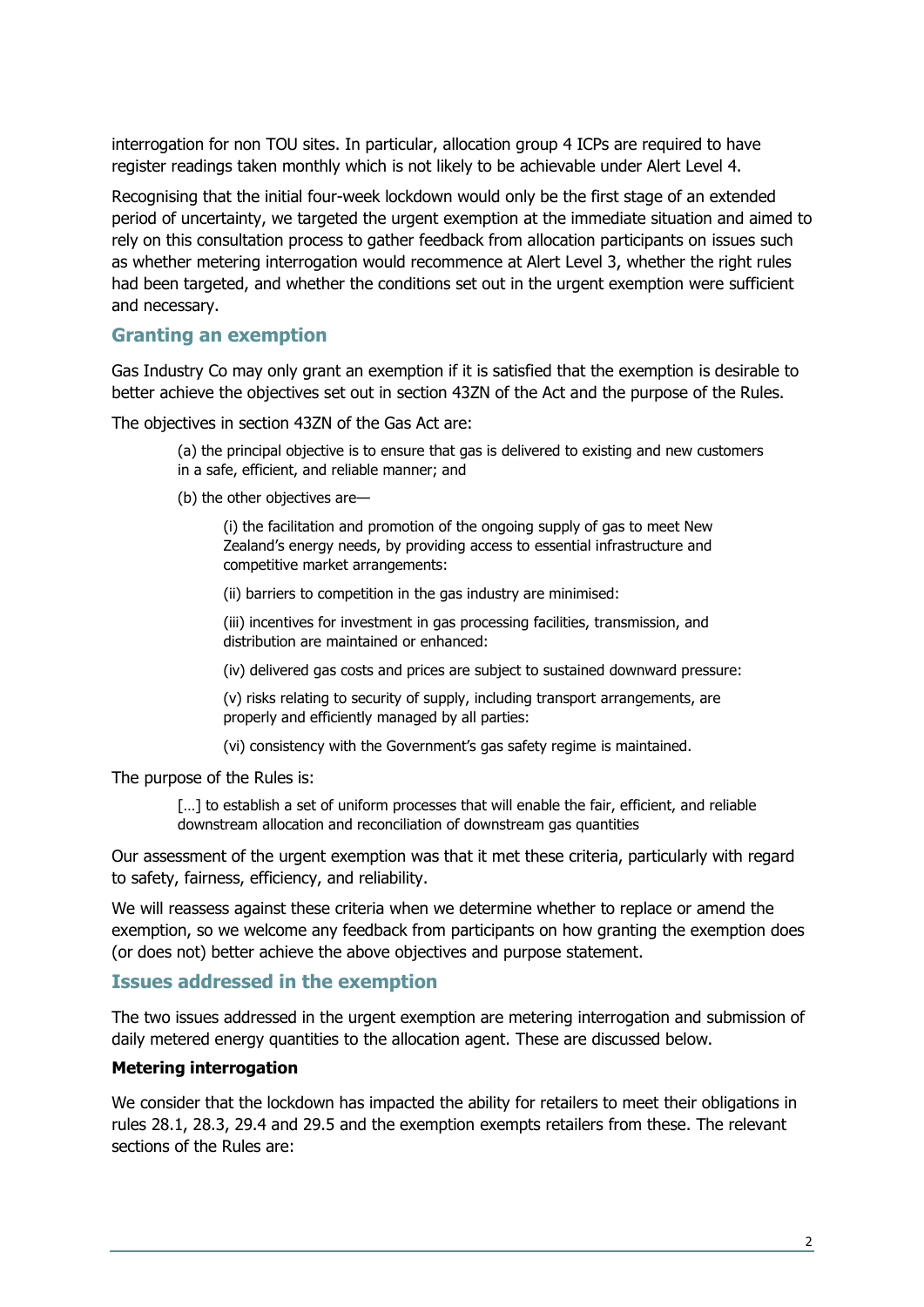- 28.1 Every retailer must ensure that metering equipment is installed and interrogated at each consumer installation to which that retailer is the responsible retailer in accordance with the requirements of the allocation group to which the consumer installation has been assigned.
- 28.3 Every retailer must supply consumption information in accordance with rules 29 to 40 for all consumer installations for which it was the responsible retailer to the allocation agent.
- 29.4 Every retailer that supplies a consumer installation at an allocated gas gate must ensure that the metering equipment installed at that consumer installation is interrogated as follows:
	- 29.4.1 All consumer installations with TOU meters assigned to allocation groups 1 or 2 must have register readings or consumption recorded for each day commencing at 0000 hours and ending at 2400 hours (New Zealand standard time).
	- 29.4.2 All consumer installations with non-TOU meters and an expected annual consumption of between 250 GJ and 10 TJ must have register readings recorded monthly.
	- 29.4.3 All consumer installations with non-TOU meters to which the retailer has continuously supplied gas for the previous 12-month period must have register readings recorded at least once every 12-months unless exceptional circumstances prevent such an interrogation.
- 29.5 Every retailer must ensure that a validated register reading is obtained at least once every 4 months for 90% of the consumer installations with non-TOU meters to which the retailer has continuously supplied gas for the previous 4 months.

The only part of rule 29.4 which we consider is not impacted by the lockdown is 29.4.3, since it provides for exceptional circumstances for not obtaining a register read at least once in a 12 month period. The lockdown would qualify as exceptional circumstances in our view.

Retailers' compliance with rule 29.5 is normally high, as illustrated in Chart 1, which shows the average over the last year of retailers' rolling 4-month read proportions. All retailers have an average over 90% and the majority exceed an average 98% of customers read at least once every four months.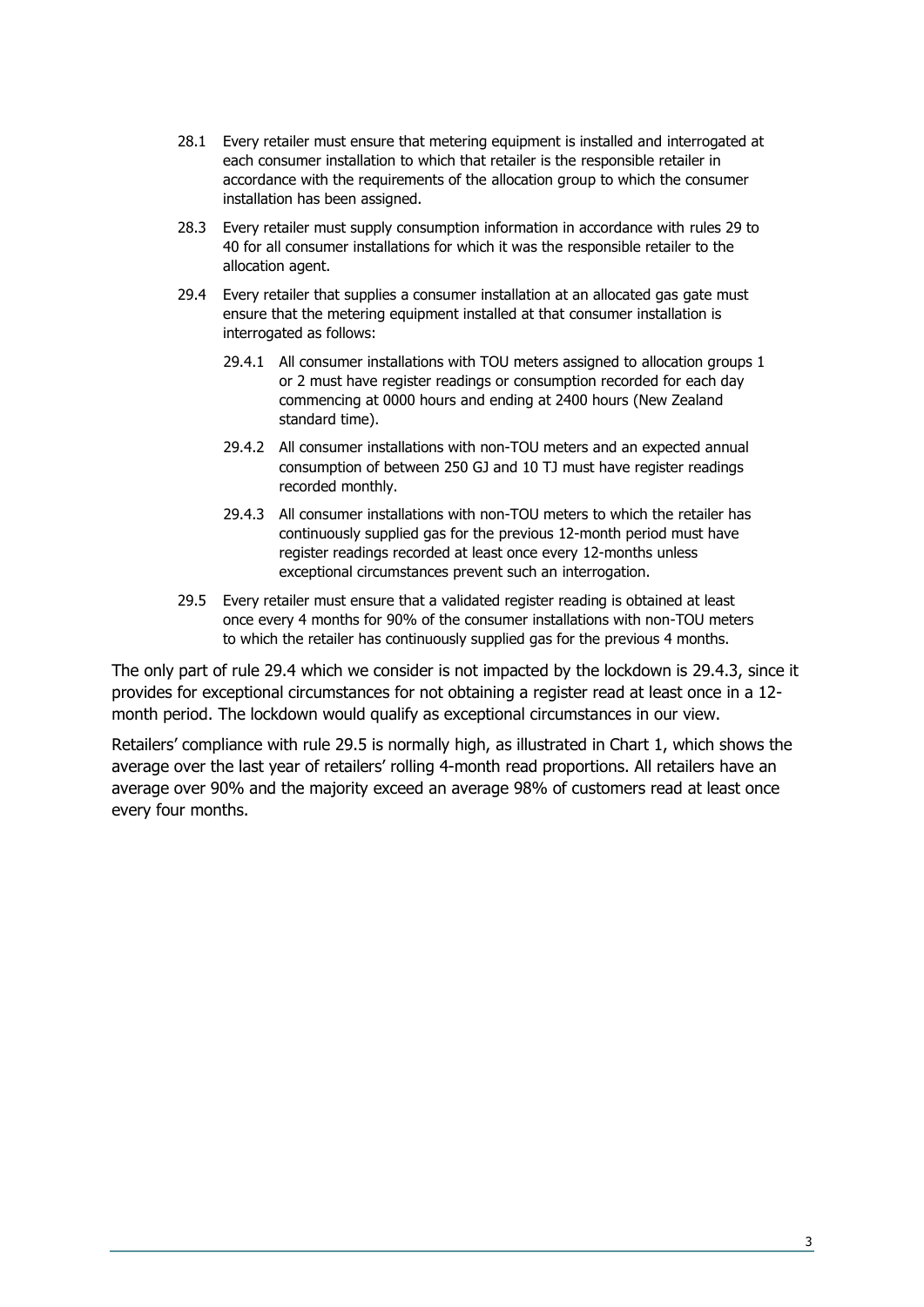

**Chart 1 Average of rolling 4-month meter reading percentages for 14 (anonymised) retailers**

The ability for retailers to continue to meet the 90% threshold depends on how quickly meter reading can resume once the lockdown is lifted. It also depends on *when* retailers can resume meter reading. It may not be possible at Alert Level 3, due to either a government direction or health and safety concerns of retailer. Furthermore, it is not clear whether retailers intend to resume meter reading at a normal rate or whether they will attempt to get a catch-up reading from as many customers as possible and as soon as possible.

Going forwards, we consider that it is prudent to maintain the exemption for Alert Level 4 and potentially include Alert Level 3. We will also consider whether the exemption should be conditional on there being an increasing level of compliance coming out of lockdown, i.e. a steady climb back up to 90%.

- Q1: Do you support the exemption from the rules impacting meter interrogation?
- Q2: Do you expect the exemption will also be required under Alert Level 3 or lower levels? Do you have a view on the timeframe required to return to a rules-compliant level of meter reading frequency?
- Q3: Have the right rules been identified to mitigate the impact of the lockdown on meter reading?

### **Submission of daily energy quantities**

Submission of consumption information to the allocation agent for the initial allocation is set out in rule 31.

Non TOU (allocation group 4 & 6) data submitted to the allocation agent can include estimates and the Rules provide a process to derive these estimates where an ICP doesn't have register reads spanning the consumption period. Aside from the metering interrogation requirements above, we therefore do not see a compliance issue with the submission of non TOU data to the allocation agent.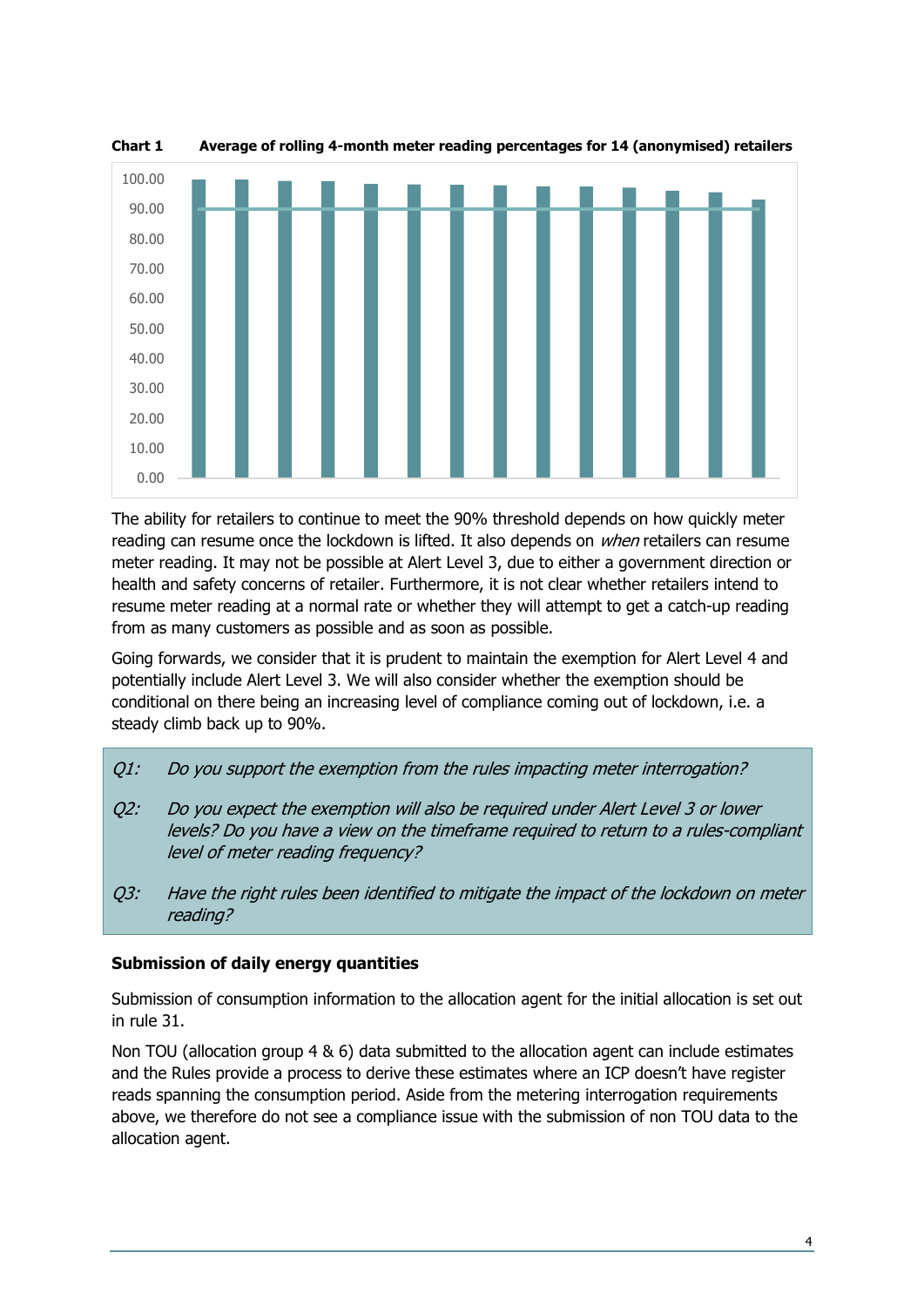The exemption addresses an issue with the submission of TOU data to the allocation agent. This is the part of rule 31 which relates to TOU data:

31. Provision of consumption information for initial allocation

To enable the allocation agent to perform an initial allocation for each consumption period at each allocated gas gate, every retailer must provide, in respect of the consumer installations at an allocated gas gate for which it is the responsible retailer, the following consumption information to the allocation agent by 1200 hours on the 4th business day of the month that immediately follows the consumption period to which the information relates:

31.1 Daily metered energy quantities for each consumer installation in allocation groups 1 and 2

The term 'daily metered energy quantities' is defined as:

**daily metered energy quantities** are quantities taken from metering equipment with a datalogger fitted that records daily information or if the data from metering equipment is unavailable or unreliable, are quantities determined in accordance with the responsible allocation participant's best estimate consistent with Schedule 1 or Schedule 1A as applicable

The definition allows for the situation where data is unavailable, but Schedule 1 does not provide an approach for estimation where data is unavailable but there hasn't been a metering error. This appears to be an oversight in the Rules, which we will aim to address the next time the Rules are reviewed.

The exemption exempts a retailer from rule 31.1 (and by association from using Schedule 1), where it is unable to comply due to the lockdown, but it requires the retailer to use an alternative method for providing estimated data to the allocation agent:

Retailers must ensure that the consumption information provided to the allocation agent [...] uses the best information available to the retailer at the time that the consumption information is provided from

- (i) historical consumption data;
- (ii) downstream consumer production figures;
- (iii) downstream consumer observed demand;
- (iv) downstream consumer forecasted demand.

There was a possible alternative to the exemption, in that the Rules provide for the allocation agent to estimate missing consumption information (rule 43.1). The allocation system does this based on historical averages, but we considered that during Alert Level 4 (and quite possibly Alert Level 3), actual consumption is unlikely to resemble historical consumption for a lot of consumers. Therefore, we proposed the requirement for the retailer to provide estimated data and to use the best information available to it, recognising that this would likely be a betterquality estimate than the allocation agent, since retailers have had the opportunity to communicate with their TOU customers about gas consumption during lockdown.

The urgent exemption only excuses the obligation to submit TOU data for the initial allocation. If retailers consider that site access to its TOU customers could be prohibited for a number of months, then it would be appropriate to consider whether the exemption should be extended to rule 32.1 (which covers submissions for the interim allocation). We welcome comments on the perceived likelihood of this scenario.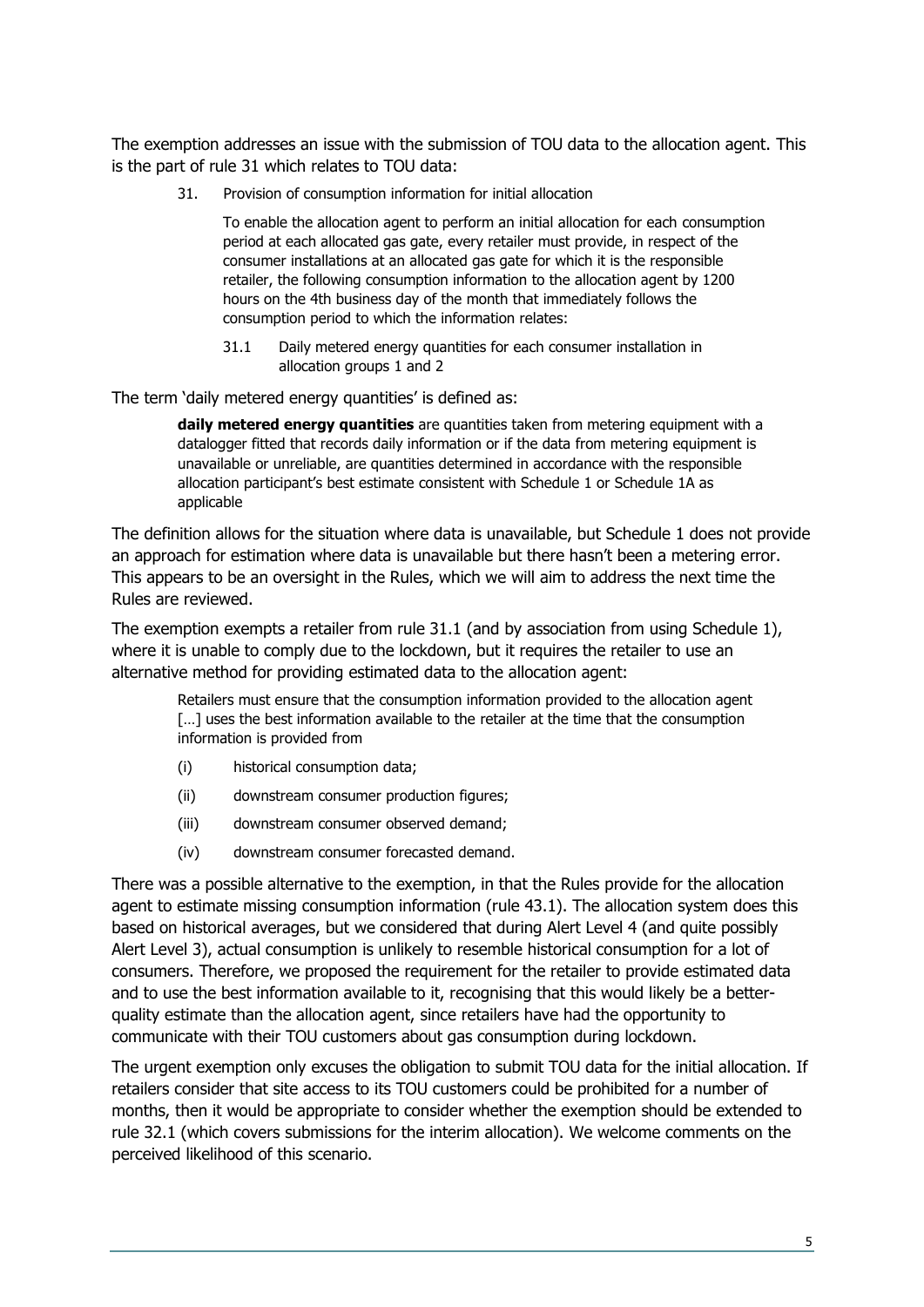- Q4: Do you support the exemption from rule 31.1 where the lockdown prevents compliance with the requirement to provide daily metered energy quantities?
- Q5: Do you consider that the alternative method of estimation provided in the exemption is necessary and sufficient?
- Q6: Do you expect the exemption will also be required under Alert Level 3 or lower levels? What is your view of the likelihood that interim submissions could also be impacted?
- Q7: Have the right rules been identified to mitigate the impact of the lockdown on provision of TOU data?

### **Wider impacts of reduced meter reading**

The immediate financial impacts of reduced meter reading (more estimated bills, bill shock when meters are next read, difficulty forecasting gas purchases etc), will fall on the retailer and the customer. We consider that the retailer is best placed to address these impacts, but we are keen to hear if allocation participants think that Gas Industry Co can provide any assistance.

The wider impact of fewer meter reads on downstream reconciliation is more estimation and therefore an increased likelihood of inaccurate allocations. This is compounded by the fact we are in a shoulder season where UFG typically increases.

However, there are two mitigating factors:

- first, the initial allocation results, which are the most affected by this issue, are replaced each month by the D+1 allocation results. The D+1 results are produced using a top-down rather than bottom-up method, so are less exposed to (but not completely insulated from) poor quality data
- second, the initial (and  $D+1$ ) allocation is eventually replaced by the interim and final allocations, which occur some months later and will hopefully have the benefit of a higher proportion of meter reads. This series of washups is a standard feature of the Rules and associated commercial arrangements.

We are considering whether there will be longer term impacts on UFG, for example in the calculation of annual UFG factors. In this case, we are lucky because the period used to calculate the next set of annual UFG factors is the 12 months from March 2019 to February 2020.

If you have any thoughts about the wider impact of the lockdown on downstream reconciliation or other gas governance arrangements, we welcome your input.

Q8: Are there other issues impacting downstream reconciliation or the wider gas market that Gas Industry Co should be aware of or consider? Do you have any further comments?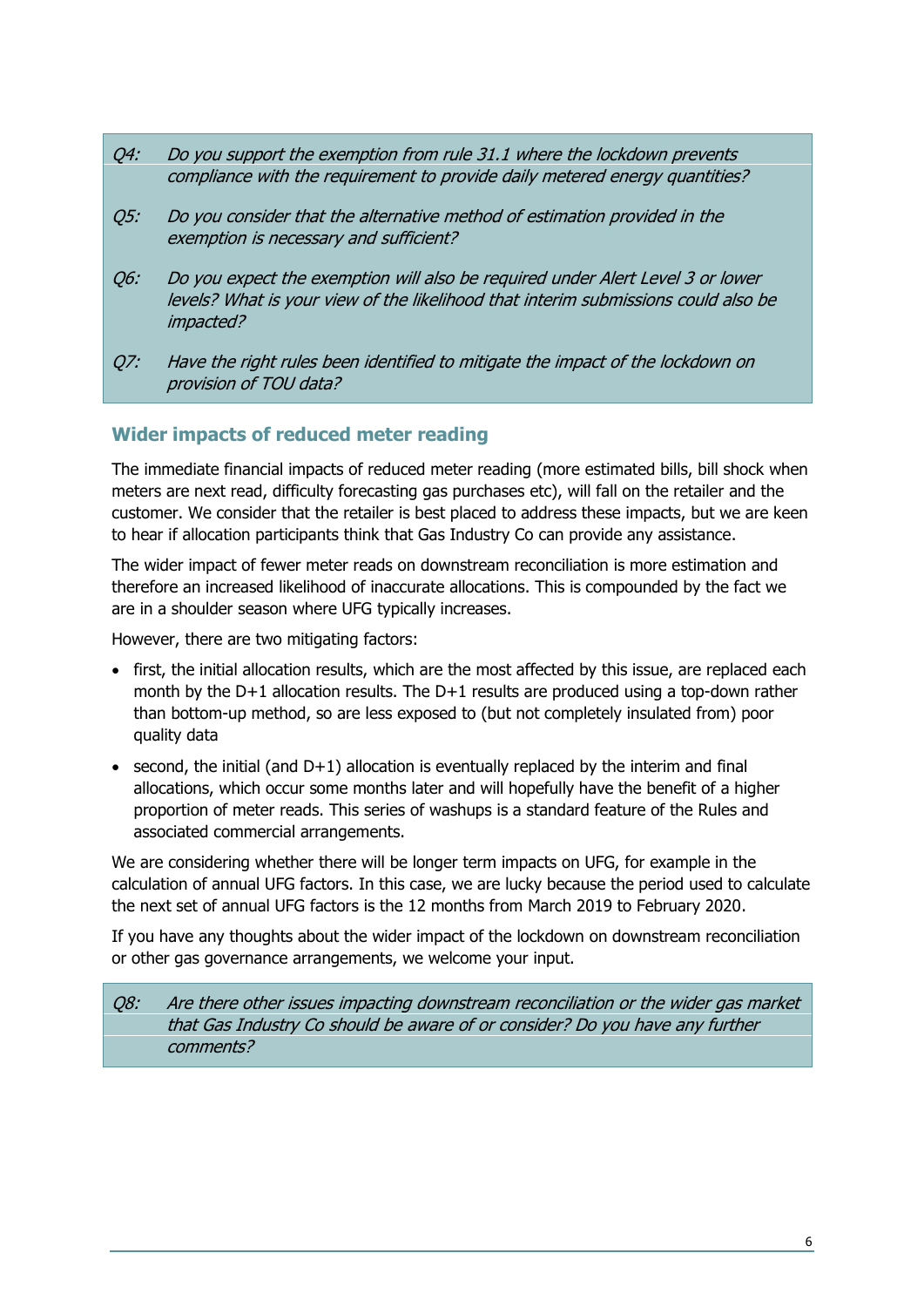# **APPENDIX A**

# **Notice of Urgent Exemption (DR20-01: COVID-19 Lockdown) under the Gas (Downstream Reconciliation) Rules 2008**

Pursuant to rules 19 and 20 of the Gas (Downstream Reconciliation) Rules 2008, Gas Industry Company Limited (Gas Industry Co), as the industry body appointed pursuant to s43ZL of the Gas Act 1992, gives the following notice.

### **Title and commencement**

- 1. This notice is the Urgent Exemption (DR20-01: COVID-19 Lockdown) Notice 2020.
- 2. This notice comes into force on 7 April 2020.

### **Interpretation**

- 3. In this notice, Rules means the Gas (Downstream Reconciliation) Rules 2008 made by the Minister of Energy under section 43F, 43Q and 43S of the Gas Act 1992 by notice published in the New Zealand Gazette, as may be amended from time to time.
- 4. Any term that is defined in the Rules and used, but not defined, in this notice has the same meaning as in the Rules.

### **Exemption for metering interrogation**

- 5. An urgent exemption is granted to retailers from the application of rules 28.1, 28.3, 29.4 and 29.5 of the Rules.
- 6. This exemption only applies if a retailer's compliance with the above rules is prevented by Level 4 of New Zealand's 4-Level COVID-19 Alert System (i.e. the rules continue to apply if compliance with the rules is not prevented by Level 4 of New Zealand's 4-Level COVID-19 Alert System).

### **Exemption for calculating and submitting daily metered energy quantities**

- 7. An urgent exemption is granted to retailers from the application of rule 31.1 of the Rules.
- 8. This exemption is subject to the following terms and conditions:
	- (a) This exemption only applies if a retailer's compliance with rule 31.1 is prevented by Level 4 of New Zealand's 4-Level COVID-19 Alert System (i.e. rule 31.1 continues to apply if compliance with rule 31.1 is not prevented by Level 4 of New Zealand's 4-Level COVID-19 Alert System).
	- (b) To enable the allocation agent to perform an initial allocation for each consumption period at each allocated gas gate, every retailer must provide, in respect of the consumer installations at an allocated gas gate in allocation groups 1 and 2 for which it is the responsible retailer, consumption information to the allocation agent by 1200 hours on the 4th business day of the month that immediately follows the consumption period to which the information relates.